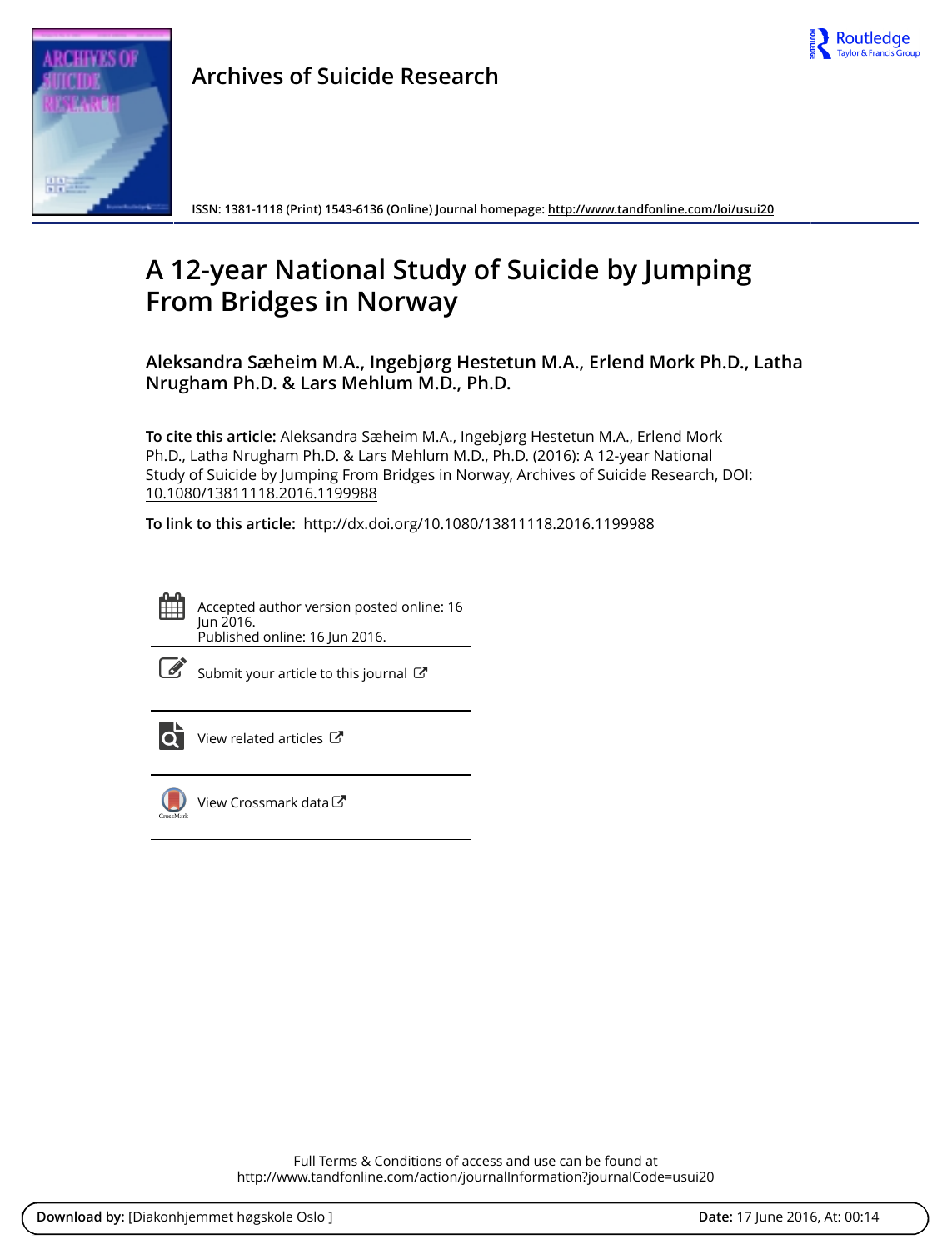# **A 12-Year National Study of Suicide by Jumping From Bridges in Norway**

Aleksandra Sæheim, M.A.

Ingebjørg Hestetun, M.A.

Erlend Mork, Ph.D.

Latha Nrugham, Ph.D.

Lars Mehlum, M.D., Ph.D.

Address correspondence to

#### **Abstract**

Studies from several countries suggest that erecting fences on popular bridges may be an effective way of reducing the risk of suicide by jumping from these bridges. Distribution of suicides by jumping off bridges has not yet been studied on a national level in any country. This study included all suicides by jumping from high places registered in the Norwegian Cause of Death Registry (COD) in the period 1999–2010 (*n* = 319). Combining data from the COD registry and information from police records, 71 cases of suicide by jumping off a bridge were identified involving 36 bridges. This form of suicide constituted approximately 1% of all suicides in Norway in the period 1999–2010. Almost half of these suicides were registered at only six bridges. Three Norwegian bridges were secured during the observation period of this study. Two bridges had barriers installed on the full length of the bridge with 11 suicides registered before barriers were installed, and none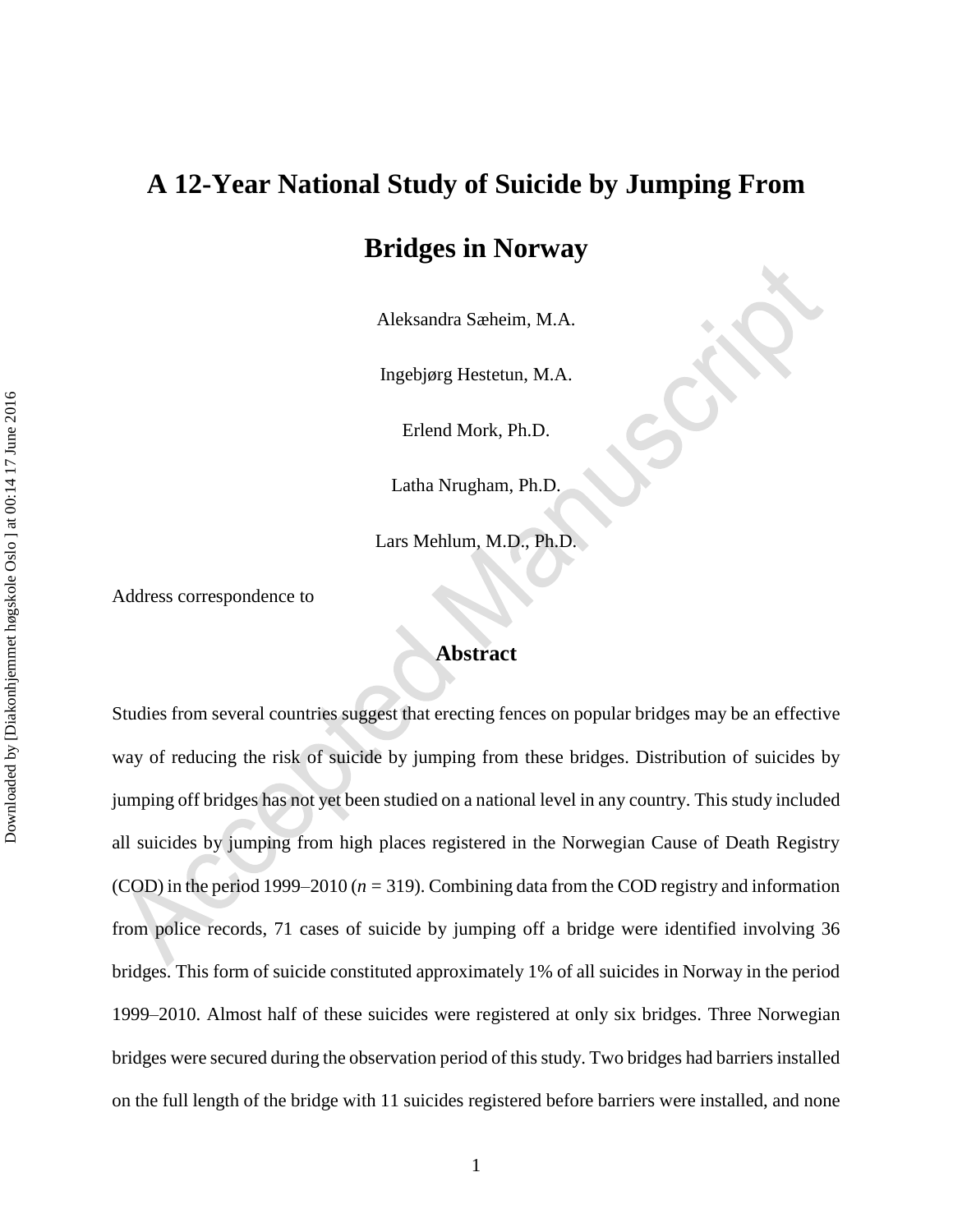after. On the one bridge that was only partially secured, no change in numbers of suicides was observed after barriers were installed. One-third of jumps from bridges occurred over land. We found that although suicide by jumping off bridges was a relatively rare event, there is a potential for saving lives by installing physical barriers on bridges that are more commonly used for suicide by jumping.

#### **Keywords**

# **INTRODUCTION**

Jumping from bridges is a highly lethal suicide method (Elnour & Harrison, 2008) where jumps from 15 meters or higher are rarely survived (Buckman & Buckman, 1991). Reducing access to lethal methods is a well-known and evidence based strategy to prevent suicide (Mann et al., 2005; Pirkis et al., 2015; Yip et al., 2012). The greatest reduction in suicide rates is observed for limiting access to highly lethal and at the same time widely available and commonly used methods (Florentine & Crane, 2010; Mann et al., 2005), and where the method is not easily substituted by other methods (Florentine and Crane 2010; Sarchiapone, Mandelli, Iosue, Andrisano, & Roy, 2011). Studies have suggested that erecting barriers on bridges may reduce the risk of suicide by jumping from these bridges. According to a recent systematic literature review of the effectiveness of erecting barriers, there is little substitution to other places or methods (Cox et al., 2013). A new and comprehensive study from Australia on the effect of physical barriers at Gateway Bridge in Brisbane supports these conclusions. Data on bridge suicides over a period of 22 years showed that securing Gateway Bridge with physical barriers was associated with a reduced incidence of suicides from this bridge in the period after the barriers were installed, and there was no evidence of substitution (Law, Sveticic, & De Leo, 2014). Addressing substitution,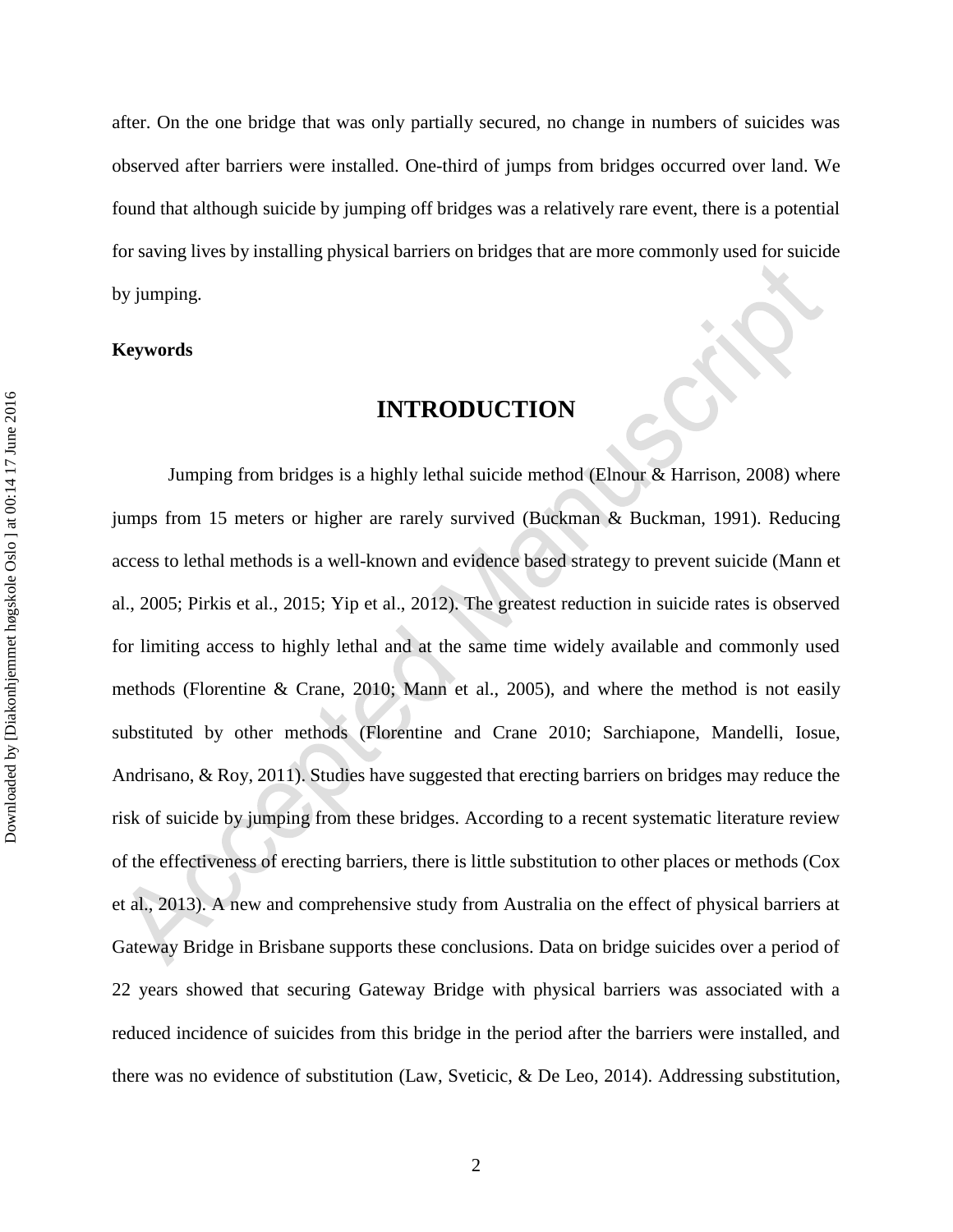Sinyor and Levitt (2010) found that erecting fences on Bloor Street Viaduct in Toronto prevented suicides from this particular bridge, but the total frequency of suicides by jumping in the region did not show a reduction, suggesting that substitution had taken place and other places had been used as jumping sites. This study represents an exception to the general finding that erecting physical barriers at bridges commonly used as jumping sites reduces the risk of suicide even when the possibility of substitution is taken into account (Cox et al., 2013).

More than one suicide at a given site in any period suggests that the location has appeal for suicidal individuals and offers means or opportunity for suicide (National Institute for Mental Health in England, 2006). Previous studies on suicide by jumping from bridges have often focused on spectacular bridges with an iconic status, such as the Golden Gate Bridge, where high numbers of suicides are registered every year (Beautrais & Gibb, 2009; Cox et al., 2013). The frequency of this type of suicide in less iconic, but perhaps more numerous bridge locations has not been studied. Suicide by jumping off bridges was studied in two large Swedish regions. In a sequential series of 50 suicides, altogether 27 bridges had been used as jumping sites, but three of these bridges accounted for almost half of the suicides (Lindqvist, Jonsson, Eriksson, Hedelin, & Bjørnstig, 2004). A Swiss study found that regional differences in the number of suicides in a region was associated with the number of bridges in each region (Reisch, Schuster, & Michel, 2007).

The characteristics of people who take their own lives by jumping off bridges is sparingly researched (Beautrais & Gibb, 2009). In a Swiss study, Reisch, Schuster, and Michel (2008) found that people who suicide by jumping off a bridge were younger and more often male than people who jump from other places, while Nowers and Gunnell (1996) found that those jumping from the Clifton Suspension bridge did not differ significantly from those using other methods regarding age and psychiatric history. A Swedish study found that 57% of those who died by jumping off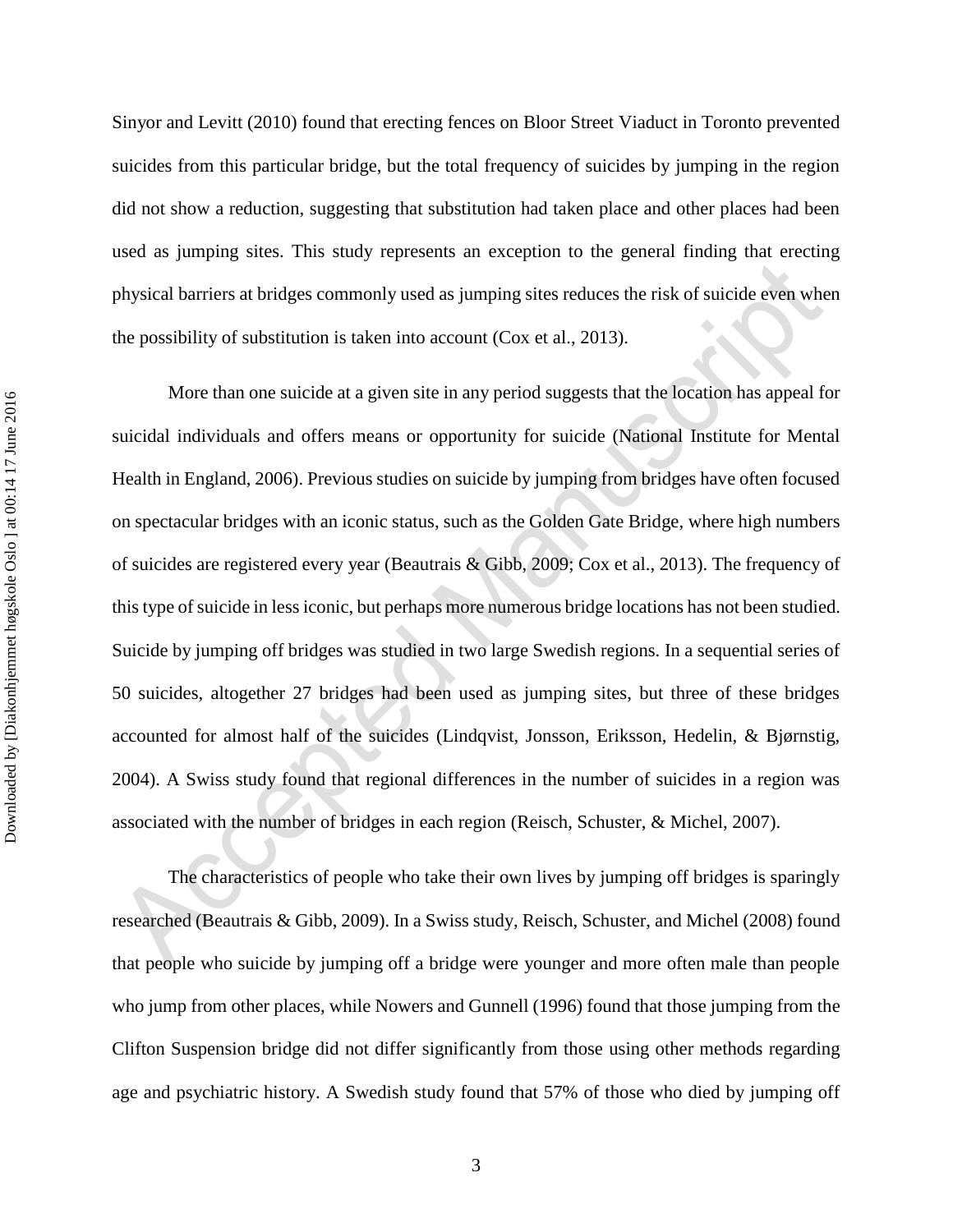bridges, lived nearby the bridge (Lindqvist et al., 2004). They also found that there was a clustering of such suicides in the weekends related to the use of alcohol, and more than half of the jumps occurred during the summer season.

It is important to know whether suicides by jumping from bridges mainly occur over water or land, yet this aspect has had little focus in the empirical literature. The Clifton suspension bridge in England had protective measures installed on the main span of the bridge crossing water but not on the buttress wall on either end of the bridge. After the bridge was secured there was a marked decrease in the total number of suicides from this bridge, but some displacement occurred to the unsecured ends of the bridge (Bennewith, Nowers, & Gunnel, 2007).

Norway, a country of fjords and mountains, has more than 17.000 bridges (Rodum, 2011) many of them spectacular and easily available as jumping sites. In the national population of 5.3 million inhabitants, 5–600 people die by suicide each year (Statistics Norway, 2016). In the period, 1999 to 2010 there were 319 suicides by jumping from heights, this is 5% of all suicides in Norway during this period (Statistics Norway, 2014) Public health concerns a decade ago led Norwegian road authorities to install barriers at selected bridges to prevent suicide. The first bridge was secured in 2004 followed by four additional bridges during the next years. In the observation period covered by our study, two bridges had been secured in their full length. One additional bridge had been partially secured, on the part crossing water, possibly due to an idea that people who jump from a bridge will prefer to jump over water. A local evaluation five years after installing barriers at one of the bridges secured fully, suggested that the barriers had had a preventive effect (Berntsen & Larssen, 2011). Since installing barriers at bridges will imply considerable costs, there is a need to carefully evaluate which bridges should be given priority for future installations.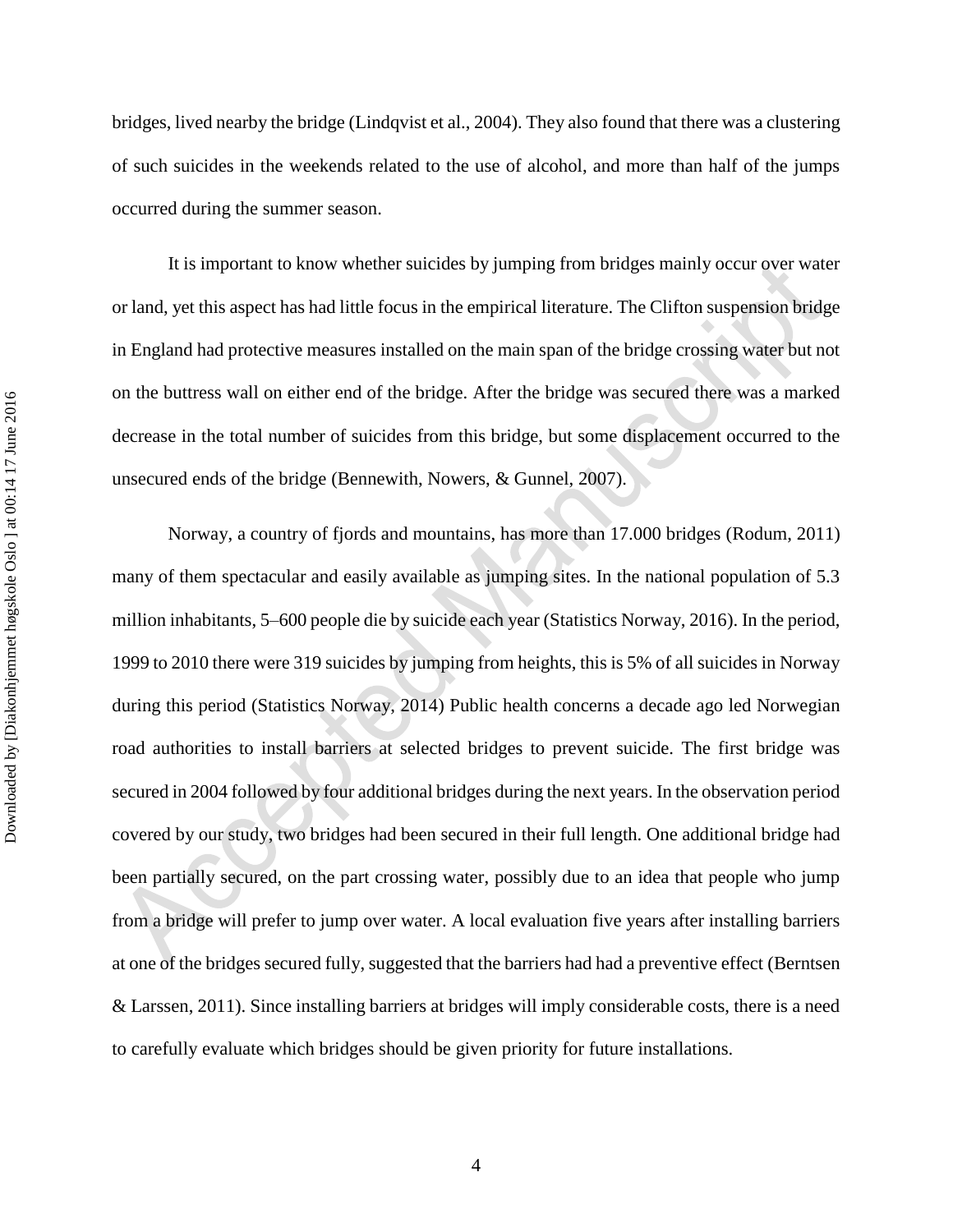How prevalent suicide through jumping from the large number of bridges in Norway is, whether some bridges are more frequently used, and whether suicide jumps occur above water or the part of the bridge crossing land, is unknown. The current study was, thus, conducted to find answers to these questions. A national study spanning more than a decade of documentation on the distribution of suicide by jumping off bridges has not yet been published.

# **METHOD**

Information about all suicides by jumping registered in the Norwegian Causes of Death Registry (COD) with ICD-10 code X-80, intentional self-harm by jumping from a high place (WHO, 2016), in the period between January 1st 1999 to December 31st 2010 ( $n = 319$ ) was retrieved. This registry contains information on all deaths with death causes and information on location and circumstances on the case. The 12-year period of 1999–2010 was chosen to allow for examination of trends at least five years before and five years after physical barriers had been installed at the first two Norwegian bridges. The police had information about three people who had taken their lives by jumping off a bridge but were not registered as code X-80 in COD. The code X-71, drowning, had been registered as cause of death in these cases. The permissions obtained for this study did not allow us to collect data on these cases and they were hence not included in the final dataset. Data from the COD and information from police records were combined to identify which cases were suicides by jumping off bridges. Gender, age, municipality of residence, place of death, cause and date of death, name and location of the bridge involved, and whether the jump had occurred over land or water was recorded. In one case, the data for the variable water or land was missing.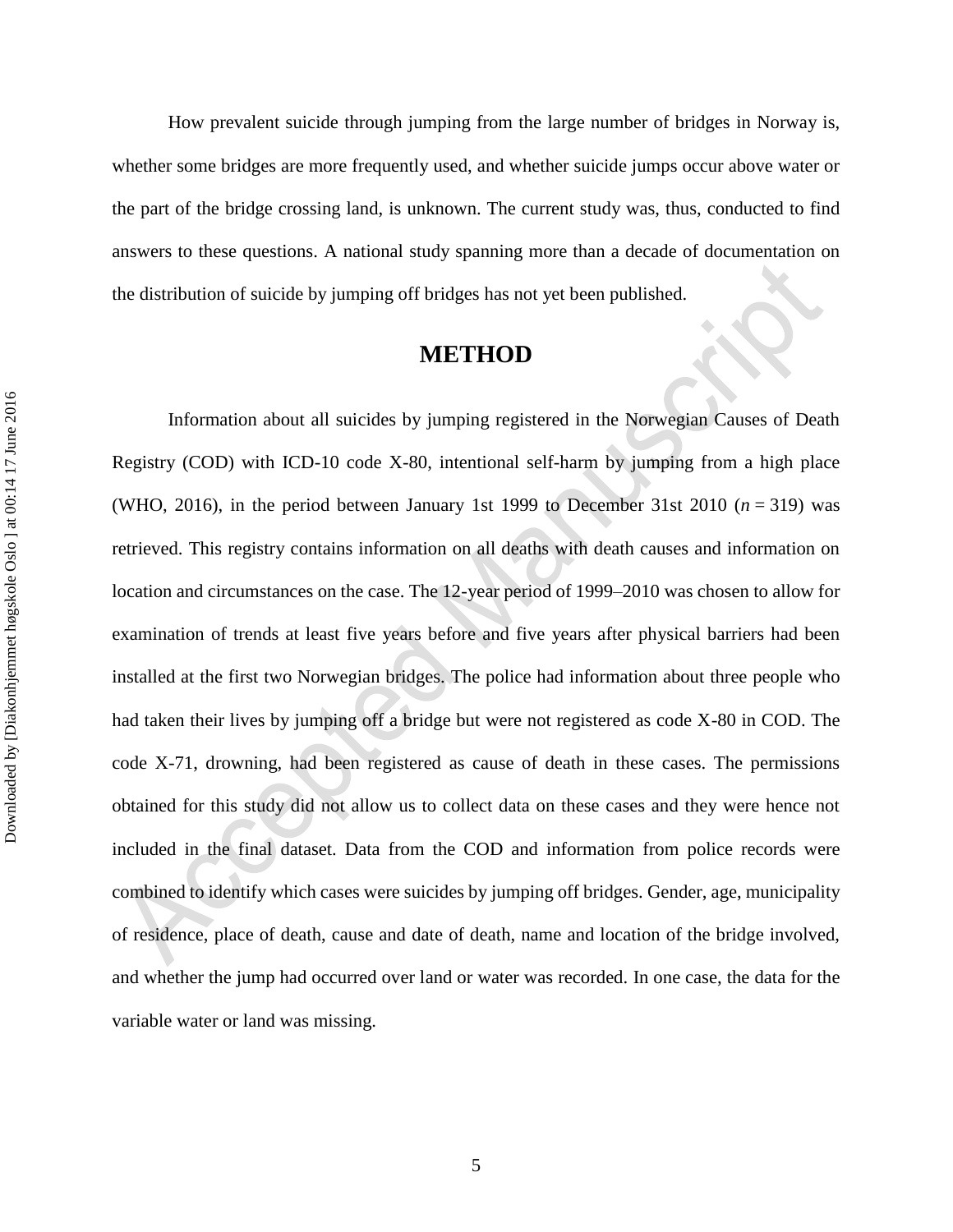Data on suicide by all other methods were retrieved from Statistics Norway. In our study, we used the same age groups as used in Statistics Norway. Each category includes ten years, in our study starting with the age category 15–24 years.

Comparisons of suicides by jumping off bridges and suicides by all other methods according to age group and gender were analyzed using Chi-square tests for categorical variables. All tests were two-tailed with  $\alpha$  < 0.05 and performed using PASW statistics v.18 software (SPSS Inc., Chicago, Illinois).

The study was approved by the Regional Committee for Medical and Health Research Ethics South East, The Ministry of Justice and Public Security, The Director of Public Prosecutions, Norwegian Social Science Data Services and The Norwegian Data Protection Authority. This study reports on de-identified data.

# **RESULTS**

### **Incidence and Distribution**

Of the 319 people who died by suicide by jumping from a high place in the period of 1999– 2010 in Norway, 71 (22.3%) jumped from a bridge. The median frequency of jumps from bridges was six per year (range 3–11) (**Figure 1**). This form of suicide constituted approximately 1% of all suicides in Norway in the period 1999–2010. Suicide by jumping occurred at 36 Norwegian bridges during the observation period, with a frequency ranging from one to seven suicides per bridge. At 69%  $(n = 25)$  of the bridges there had only been one registered suicide during the observation period, whereas at the remaining bridges there had been two or more suicides. Five of the bridges with two or more suicides were located in a city center, and four more were located in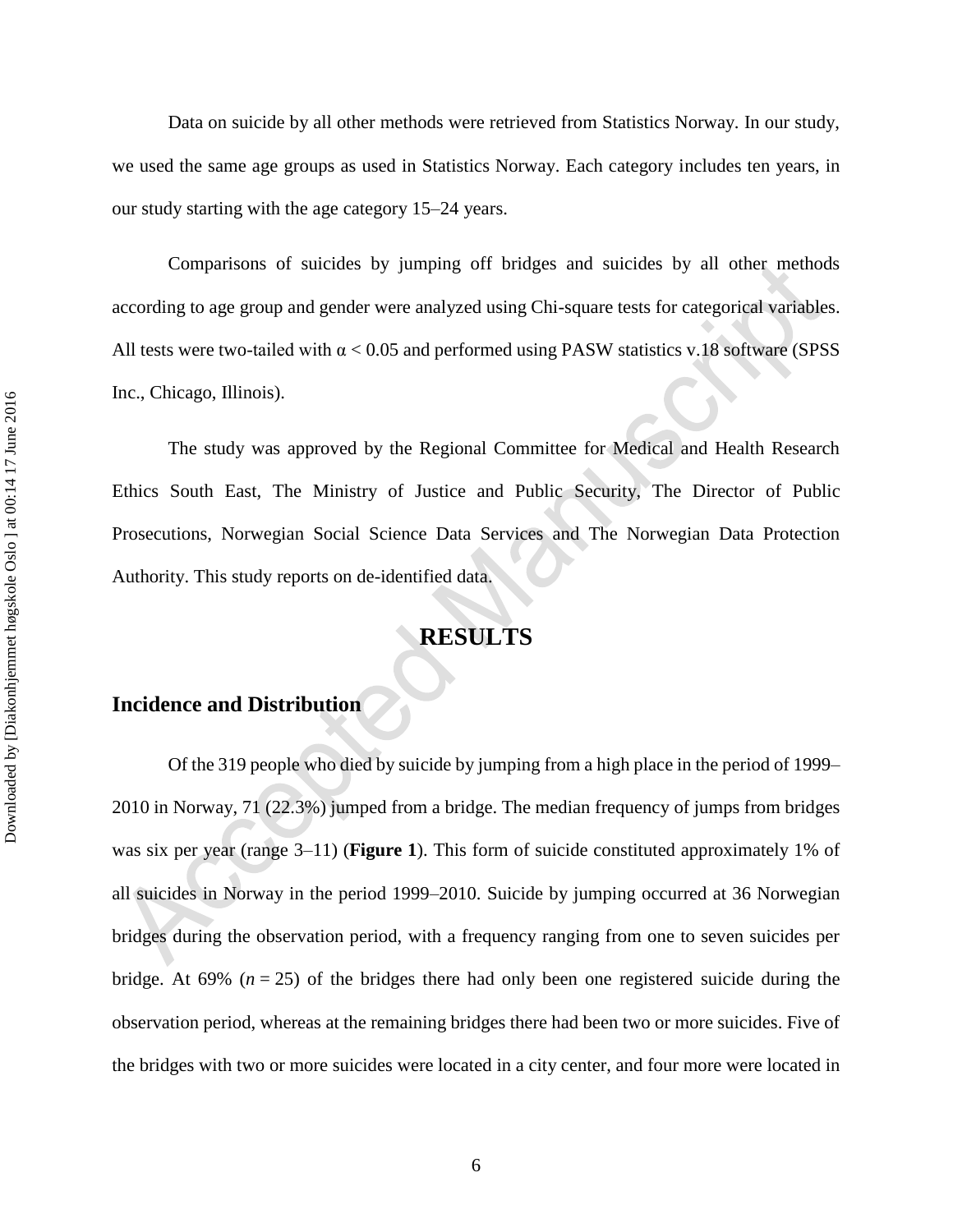densely populated areas. Bridges with suicide jumps had a height of minimum 15 meters and a minimum length of 80 meters.

Of all registered suicides by jumping from bridges,  $46\%$  ( $n = 33$ ) occurred from only six bridges. During the observation period of our study, physical barriers were installed on three of these six bridges. In two of these cases, safety barriers had been installed on the whole length of the bridge. At these two bridges eleven suicides were registered in the years preceding the barrier installation, with mean number of suicides per year for these two bridges being 0,4 (bridge E) and 1 (bridge F). No suicides were registered after bridge barriers were installed at these two bridges (**Table 1**). At the third bridge, where safety barriers had been installed on the main part, but not the entire bridge, the mean number of suicides per year was 0,6 before and 0,4 after installation of the barriers.

#### **Bridge Suicides - Over Land, Water or Both?**

Thirty-seven percent  $(n = 26)$  of the suicides by jumping off bridges occurred over land, the rest occurred over water. Drowning was registered in the death certificates as a secondary cause of death in 28%  $(n = 20)$  of the cases. At the first bridge to have safety barriers installed, these barriers were put up on the sections crossing water. All suicides which took place from this bridge, both before and after safety barriers had been put up, were from the unsecured sections crossing over land.

#### **Demographics**

Seventy-three percent  $(n = 52)$  of the people who died by suicide by jumping off a bridge were men and 27% (*n* = 19) were women. Age varied from 17 to 78 years, with a median age of 32. Four in five were younger than 44 years old at the time of death. **Figures 2** and **3** show the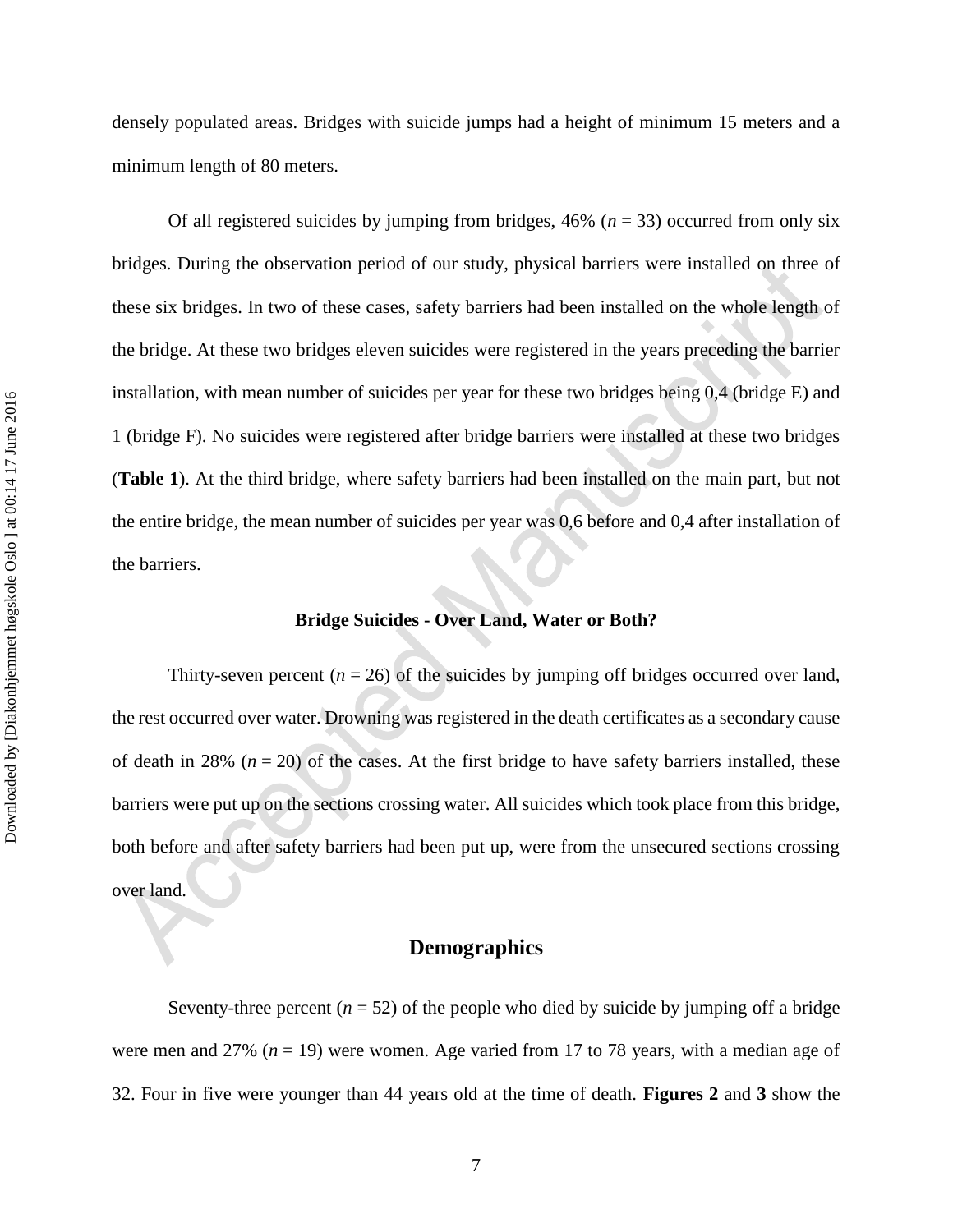distribution of suicide by age group and according to gender, comparing suicide by jumping off bridges with suicides by all other methods in the observation period. As a group, the people who died by jumping off a bridge ( $n = 71$ ) were younger than those who used other methods ( $n = 6303$ )  $(\chi^2 = .28,81, df = 6, (p < .001)$ . Only 3% (*n* = 2/71) of the people who died by jumping off a bridge were older than 65 years old compared to 16% (*n* = 1034/6374) of people who died by all other methods ( $\chi^2$  = .9,35, df = 1, ( $p$  = .002). For women, 47% ( $n = 9/19$ ) of those who died by jumping off a bridge were in the age group  $15-24$  years, compared to  $12\%$  ( $N = 216/1776$ ) among those using other methods ( $\chi^2 = .21,25, df=1, (p < .001)$ . Among the men, 23% ( $N = 12/52$ ) were in the age group 15–24 compared to 16% (707/4527) of those who used any other method of suicide (ns). However, significantly more men who died by jumping from bridges were younger than 34 years (52%,  $n = 27/52$ ), than among men who died by suicide with other methods,  $(34\%, n = 1523/4527,$  $(\chi^2 = .7.67, df = 1, (p = .006).$ 

Sixty-eight percent had their home address in the same geographical area where the bridge they used for suicide was located.

There were no seasonal differences in the registered suicides, and the suicides occurred evenly throughout the days of the week (data not shown).

# **DISCUSSION**

Jumping from bridges as a means for suicide accounted for 1% of all registered suicides in Norway in the period from 1999–2010. Almost half of these suicides occurred at only six bridges, whereas the remaining bridges had two or fewer suicides in the observation period. Approximately one third of the suicides occurred from a part of the bridge crossing land. On two bridges, which were secured in the full length of the bridge, 11 suicides were observed before and no suicide after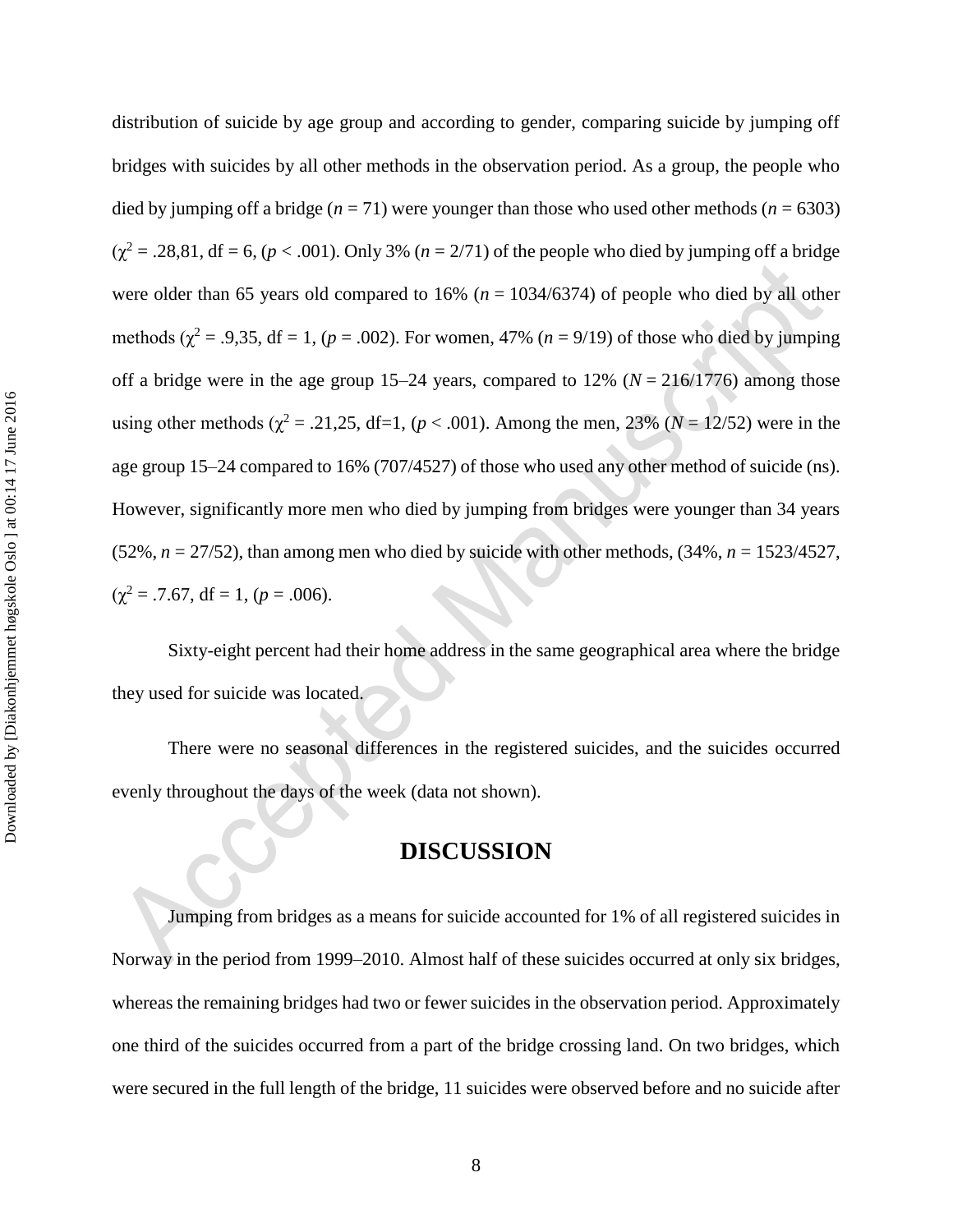barriers were set up. No change in number of suicide was observed at one bridge which was only partially secured.

Although Norway has many bridges easily available as jumping sites, we found that his was not a commonly used method. With reference to the conception that more than one suicide at a particular location suggests that the site could appeal to suicidal individuals (Cox et al., 2013; National Institute for Mental Health in England, 2006), this was the case for 11 of the 36 bridges with suicides by jumping in our study. Nine of these were located in or close to cities, suggesting that bridges in urban areas should be of special concern for installing physical barriers. Our finding that 46% of the suicides occurred at six bridges, are comparable to what was found in the Swedish study by Lindquist et al. (2004). They found that of the 27 bridges registered, three bridges accounted for almost half of the suicides.

Two bridges that had been secured with barriers had had these barriers installed on the full length of the bridge, and no suicides were registered after barriers were installed. This supports previous findings suggesting that installing barriers on bridges can prevent suicide by jumping (Beautrais & Gibb, 2009; Cox et al., 2013). However, a low base rate of suicide by jumping from bridges and a short observation period after installation of barriers, does not allow us to estimate whether there was any increase or decrease in the total numbers of suicide by bridge jumping over the time period. Although we cannot draw firm conclusions, a local evaluation at one of the secured Norwegian bridges also indicate that the fences on the secured bridge had been successful in saving lives (Berntsen & Larssen, 2011).

Almost all bridges used for jumping during the observation period crossed both land and water, and more than one third of all suicides by jumping from a bridge took place across land. The first Norwegian bridge to have a barrier installed, had these set up on the part crossing water.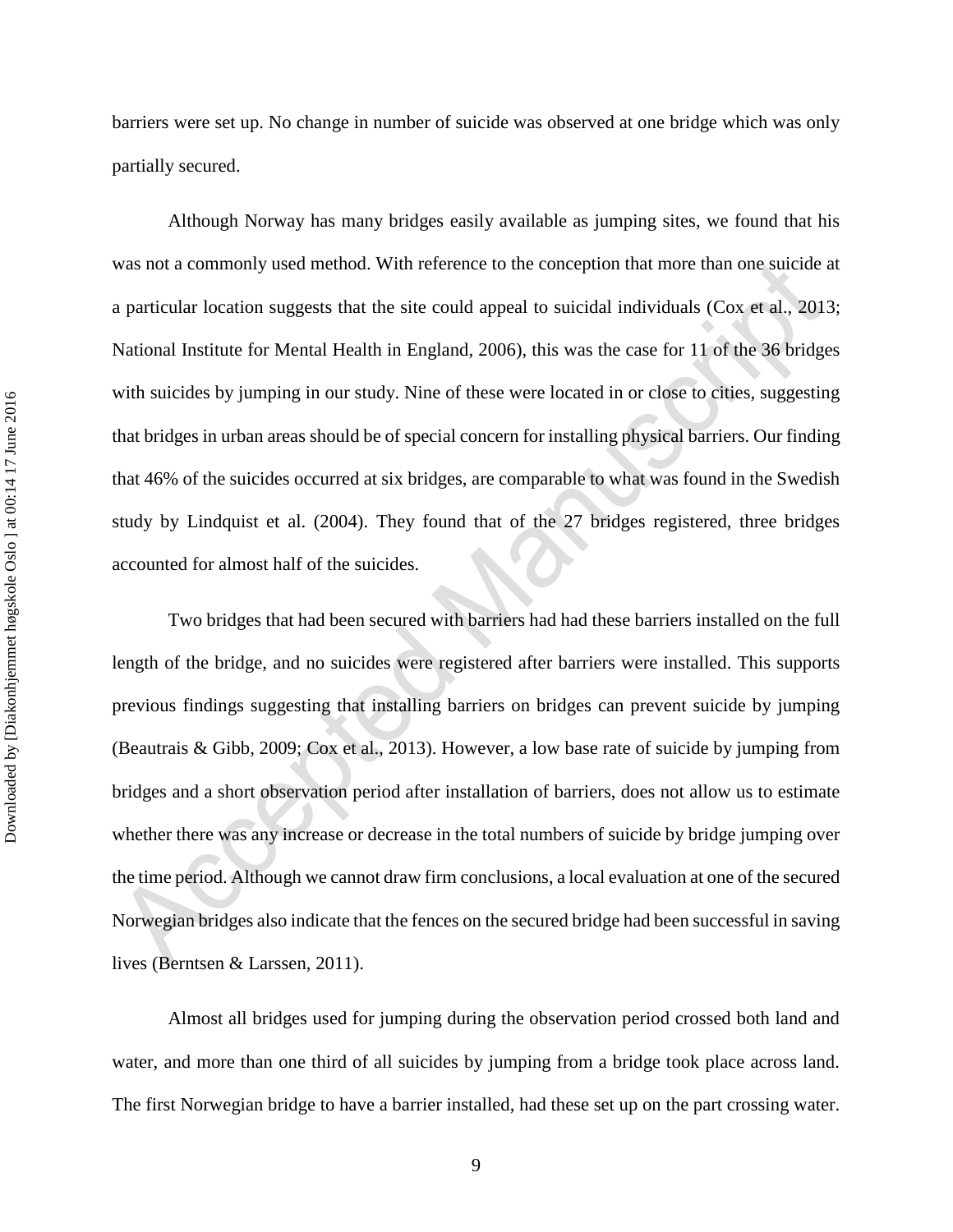However, all suicides occurred from the part of the bridge crossing land and which was unsecured both before and after barriers were installed. This is similar to the observation reported after securing the Clifton suspension bridge in England (Bennewith et al., 2007). Our results supports the findings from the Clifton bridge study and suggests that securing bridges in their full length including the part crossing land is highly significant.

With a height of minimum 15 m, all the bridges registered in this study give a high probability of death because of fall injuries when used as a jumping site. Nevertheless, in 20 of the cases, drowning was registered as part of the cause of death. In these cases death was thus not caused merely from the fall injuries. Had rescue personnel been on the place shortly after the jump, the person's life could thus possibly have been saved. An evaluation of effects of installing barriers on one of the bridges already secured in Norway, showed that barriers delayed jumps. This gave rescue personnel a better chance to either prevent the jump or save the person from the water when the jump itself had not caused death (Berntsen & Larssen, 2011).

We found that those who took their lives by jumping from bridges were younger, compared to those who used other methods. This is comparable to a study from Switzerland by Reisch et al. (2008), but different from what was found by Nowers and Gunnell (1996). The relatively high proportion of young women who took their lives by jumping from bridges is noteworthy. Young women will in general use violent suicide methods far less frequently than males. We can only speculate why this gender difference was so much less prominent in the case of suicide through jumping from bridges. Some locations have a reputation for being used for suicide by jumping (Public Health England, 2015). It could be that young women may be relatively more susceptible to social contagion and therefor are attracted to these sites.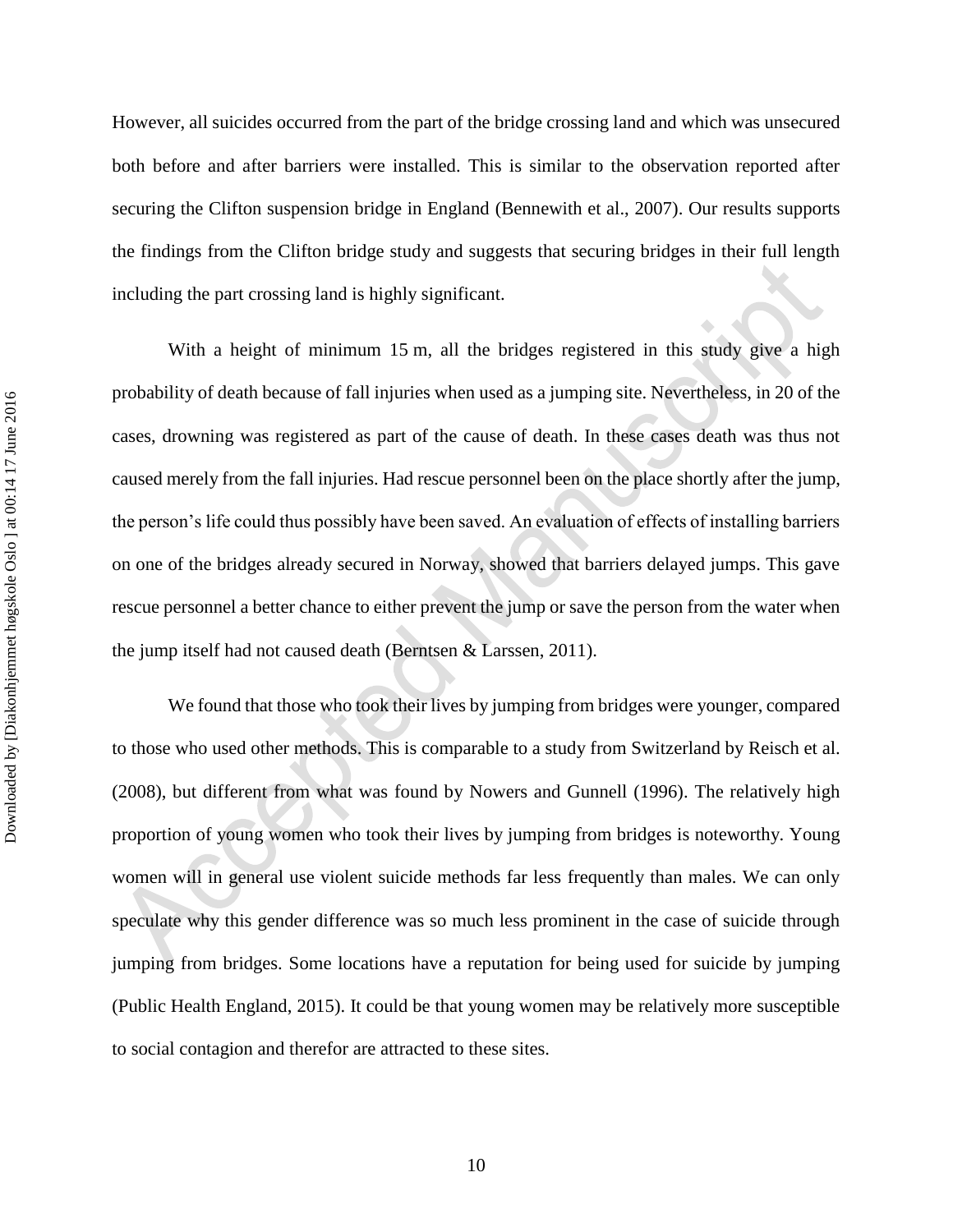In contrast from the findings in Sweden by Lindqvist et al. (2004), we did not find seasonal variations or variations related to weekdays. Like the Swedish study and the study by Nowers and Gunnell (1996), we found that people who consider suicide by jumping, often seek a nearby bridge, since two out of three suicides lived in the same local community as the bridge was located.

#### **Strengths and Limitations**

This is the first population based nationwide study of suicide by jumping from bridges covering more than a decade. To the best of our knowledge, only two previous studies have had a similar approach (Lindquist et al., 2004; Reisch et al., 2007). However, the present study is the only reporting the distribution of suicide by jumping from singular bridges nationwide.

Norwegian national suicide data have been found to be of high quality and reliability (Nrugham & Mehlum, 2010). National data for a period of twelve years were collected, and gives an opportunity to present trends. However, suicide is a low-frequency phenomenon and the trends before and after installation of barriers reported in this study should thus be interpreted with caution.

As mentioned earlier three cases registered with drowning (X-71) as cause of death, had to be excluded from this study because of lack of data access. This suggests that a small number of additional cases registered under different codes in the Norwegian statistics could exist. The results in this study should therefore be regarded as conservative estimates.

#### **Implications**

Suicide by jumping off bridges is a relatively rare event in Norway. On a national level the potential for reducing the total number of suicides by installing physical barriers on bridges is thus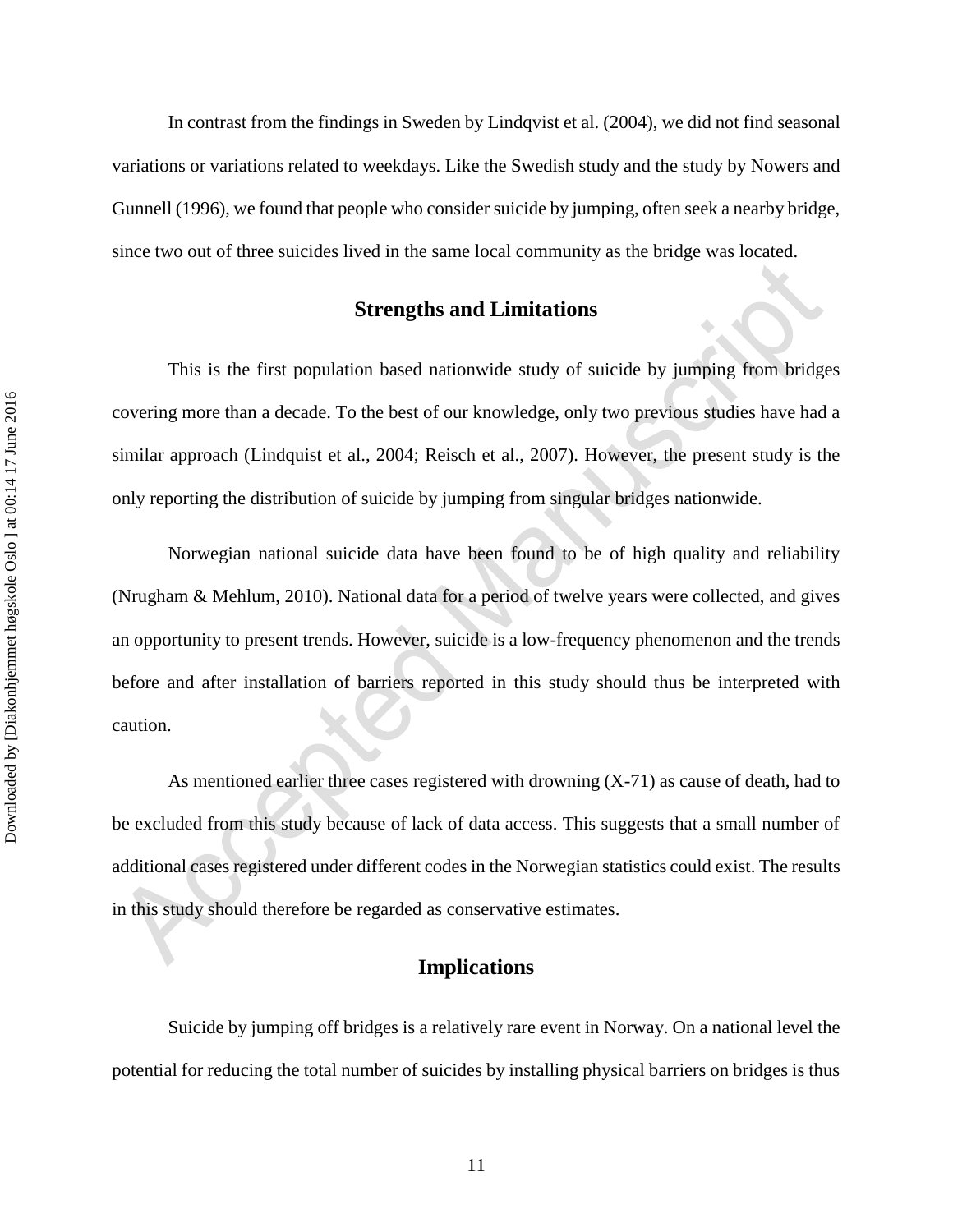small. However, our study shows that a limited number of bridges accounts for a large proportion of the suicides by jumping, some of which are still unsecured. From these bridges, there is a significant potential for preventing suicides by installing physical barriers. The study shows the importance of installing barriers over both land and water. Assessment of the need for physical barriers should be a part of standard evaluation when building new bridges or when old bridges documented to be more commonly used for suicide by jumping, are modernized. This is particularly important for tall bridges located in urban areas.

There is a need for systematic registration and monitoring of suicides by jumping off bridges. By having more reliable knowledge, actions to secure bridges can be implemented on bridges that are in fact used by people to take their lives by jumping off the bridge. There is reason to believe that such measures could save lives.

# **References**

- Beautrais, A., & Gibb, S. (2009). *Protecting bridges and high buildings in suicide prevention. I Wasserman, D. & Wasserman, C. (red) (2009): Oxford textbook of suicidology and suicide prevention: A global perspective (s. 563-7)*. Oxford: Oxford University
- Bennewith, O., Nowers, M., & Gunnel, D. (2007) Effect of barriers on the Clifton suspension bridge, England, on local patterns of suicide: Implications for prevention. *The British Journal of Psychiatry*, *190*, 266–267. doi:10.1192/bjp.bp.106.027136
- Berntsen, G., & Larssen, M. (2011). Evaluering av sikringstiltak på Tromsøbrua etter fem år [Evaluation of safety barriers at The Tromsø Bridge after 5 years]. Report from the Regional Resource Center for violence, traumatic stress and sucide prevention, RVTS North, Norway. http://nord.rvts.no/Details.asp?art=Evaluering+av+sikringstiltak+p%E5+Troms%F8brua

+etter+fem+%E5r&aid=936http://nord.rvts.no/Details.asp?art=Evaluering+av+sikringstil tak+p%E5+Troms%F8brua+etter+fem+%E5r&aid=936 (accessed November 16, 2011).

- Buckman, R. F., & Buckman, P. D. (1991) Vertical deceleration trauma. Principles of management. *Surgical Clinics of North America*, *71*(2), 331–344.
- Cox, C. R., Owens, C., Robinson, J., Nicholas, A., Lockley, A., Williamson, M., ... Pirkis, J. (2013) Interventions to reduce suicides at suicide hotspots: A systematic review. *BMC Public Health*, *13*, 214. doi:10.1186/1471-2458-13-214
- Elnour, A. A., & Harrison, J. (2008) Lethality of suicide methods. *Injury Prevention*, *14*, 39–45. doi:10.1136/ip.2007.016246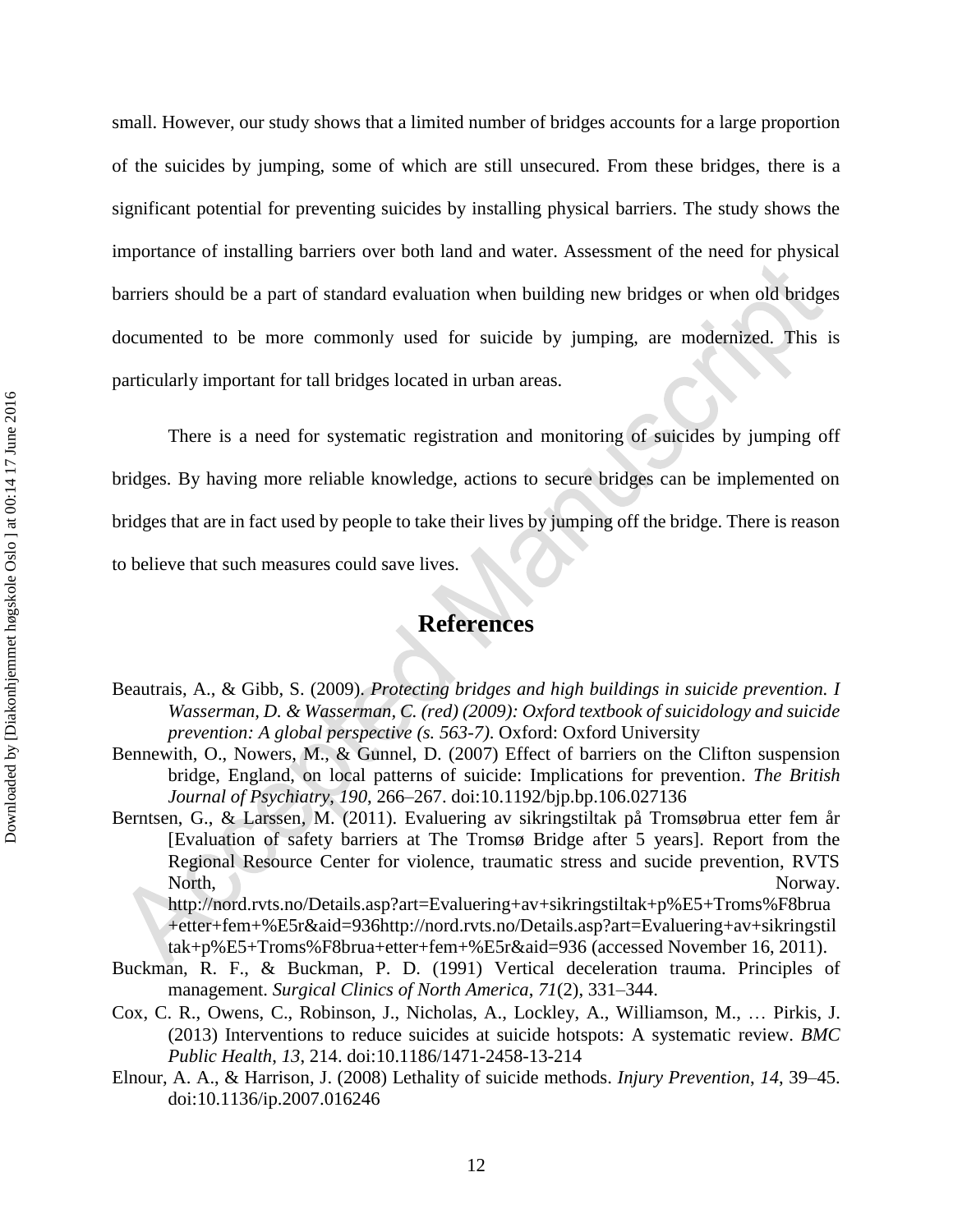- Florentine, J. B., & Crane, C. (2010) Suicide prevention by limiting access to methods: A review of theory and practice. *Social Science & Medicine*, *70*, 1626–1632. doi:10.1016/j.socscimed.2010.01.029
- Law, C. K., Sveticic, J., & De Leo, D. (2014) Restricting access to a suicide hotspot does not shift the problem to another location. An experiment of two river bridges in Brisbane, Australia. *Australian and New Zealand Journal of Public Health*, *38*(2), 134–138. doi:10.1111/1753- 6405.12157
- Lindqvist, P., Jonsson, A., Eriksson, A., Hedelin, A., & Bjørnstig, U. (2004). Are suicide by jumping off bridges preventable? An analysis of 50 cases from Sweden. *Accident Analysis & Prevention*, *36*, 691–694. doi:10.1016/S0001-4575(03)00089-7
- Mann, J.J., Apter, A., Bertolote, J., Beautrais, A., Currier, D., Haas, A., ... Hendin, H. (2005) Suicide prevention strategies: a systematic review. *JAMA*, *294*(16), 2064–2074. doi:10.1001/jama.294.16.2064
- National Institute for Mental Health in England. (2006). *Guidance on Action to be taken at suicide hotspots*. London: National Institute for Mental Health in England. Retrieved from http://www.nmhdu.org.uk/silo/files/guidance-on-action-to-be-taken-at-suicidehotspots.pdf (accessed April 7, 2014).
- Nowers, M., & Gunnell, D. (1996) Suicide from the Clifton suspension bridge in England. *Journal of Epidemiology & Community Health*, *50*, 30–32. doi:10.1136/jech.50.1.30
- Nrugham, L. & Mehlum, L. (2010) Det norske dødsårsaksregisteret: En kommentar til datakvaliteten. [The Norwegian Causes of Death Registry: A comment on the quality of the data]. *Suicidologi*, *15*, 2.
- Pirkis, J., Too, L. S., Spittal, M. J., Krysinska, K, Robinson, J., & Cheung, Y. T. D. (2015). Interventions to reduce suicides at suicide hotspots: A systematic review and metaanalysis. *The Lancet Psychiatry*, *2*(11), 994–1001. doi:10.1016/S2215-0366(15)00266-7
- Public Health England. (2015). *Preventing suicides in public places. A practice resource*. Retrieved from www.gov.uk/phe.
- Reisch, T., Schuster, U. & Michel, K. (2007). Suicide by jumping and accessibility of bridges: Results from a national survey in Switzerland. *Suicide and Life-Threatening Behavior*, *37*(6), 681–687. doi:10.1521/suli.2007.37.6.681
- Reisch, T., Schuster, U., & Michel, K. (2008) Suicide by jumping from bridges and other heights: Social and diagnostic factors. *Psychiatry Research*, *161*, 97–104. doi:10.1016/j.psychres.2007.06.028
- Rodum, E. (2011). *Kap. 13, Bruer og kaier [Chapter 13, Bridges and quays](version 20.11.2011). The Norwegian Public Roads Administration*. Retrieved from http://www.vegvesen.no/\_attachment/290265/binary/512535?fast\_title=Kap+13+Bruer+o g+kaier.pdf (accessed April 4, 2014).
- Sarchiapone, M., Mandelli, L., Iosue, M., Andrisano, C., & Roy, A. (2011). Controlling access to suicide means. *International Journal of Environmental Research and Public Health*, *8*:4550–4562. doi:10.3390/ijerph8124550
- Sinyor, M, & Levitt, A.J. (2010). Effect of a barrier at Bloor street viaduct on suicide rates in Toronto: Natural experiment. *BMJ*, *341*, c2884. doi:10.1136/bmj.c2884
- Statistics Norway. (2016). *Table 08877: Suicides, by sex, age and method (closed time series)*. Retrieved from www.ssb.no.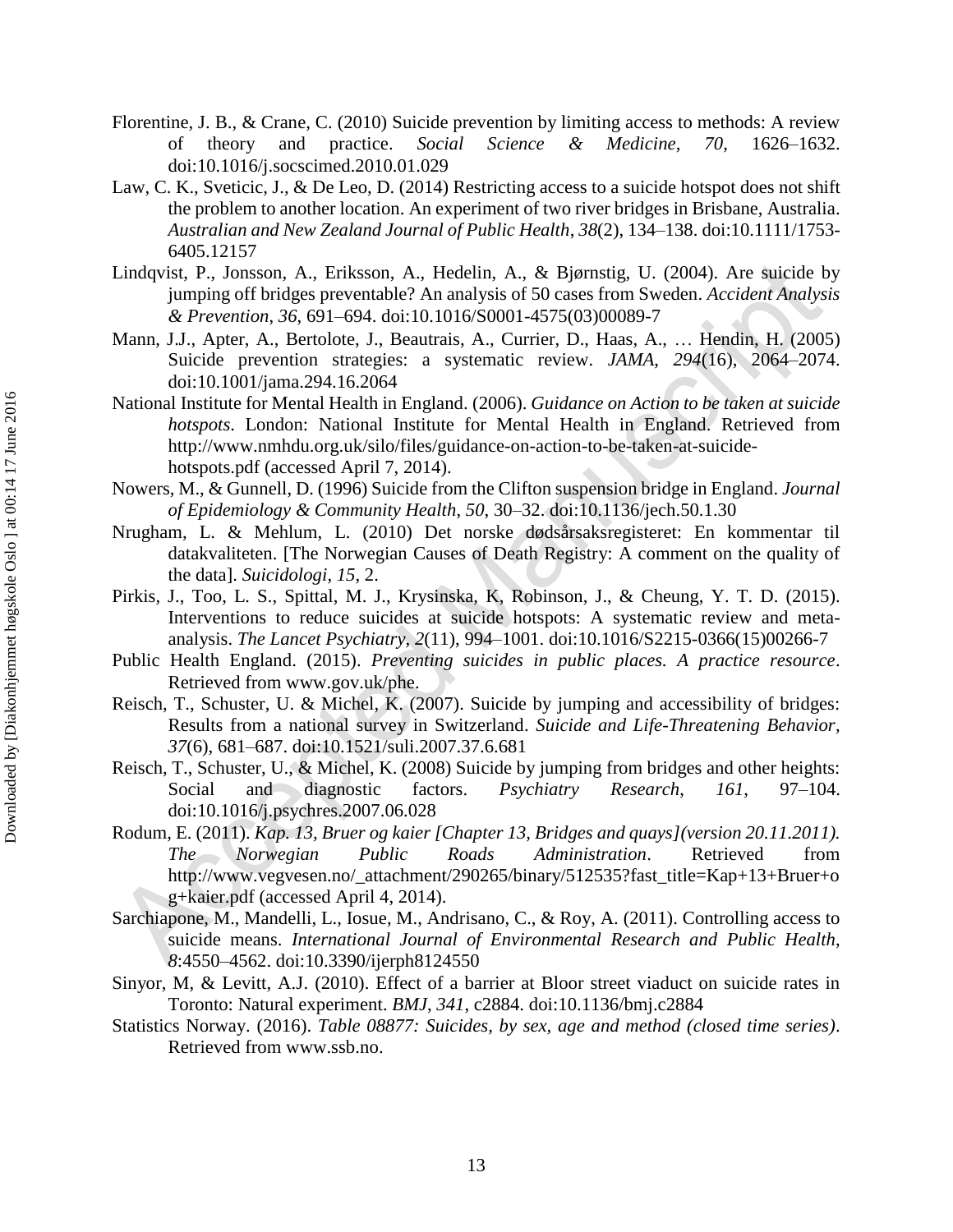Yip, P. S. F., Caine, E., Yousuf, S., Chang, S.-S., Wu, K. C.-C., & Chen, Y.-H. (2012). Means restriction for suicide prevention. *Lancet*, *379*, 2393–2399. doi:10.1016/s0140- 6736(12)60521-2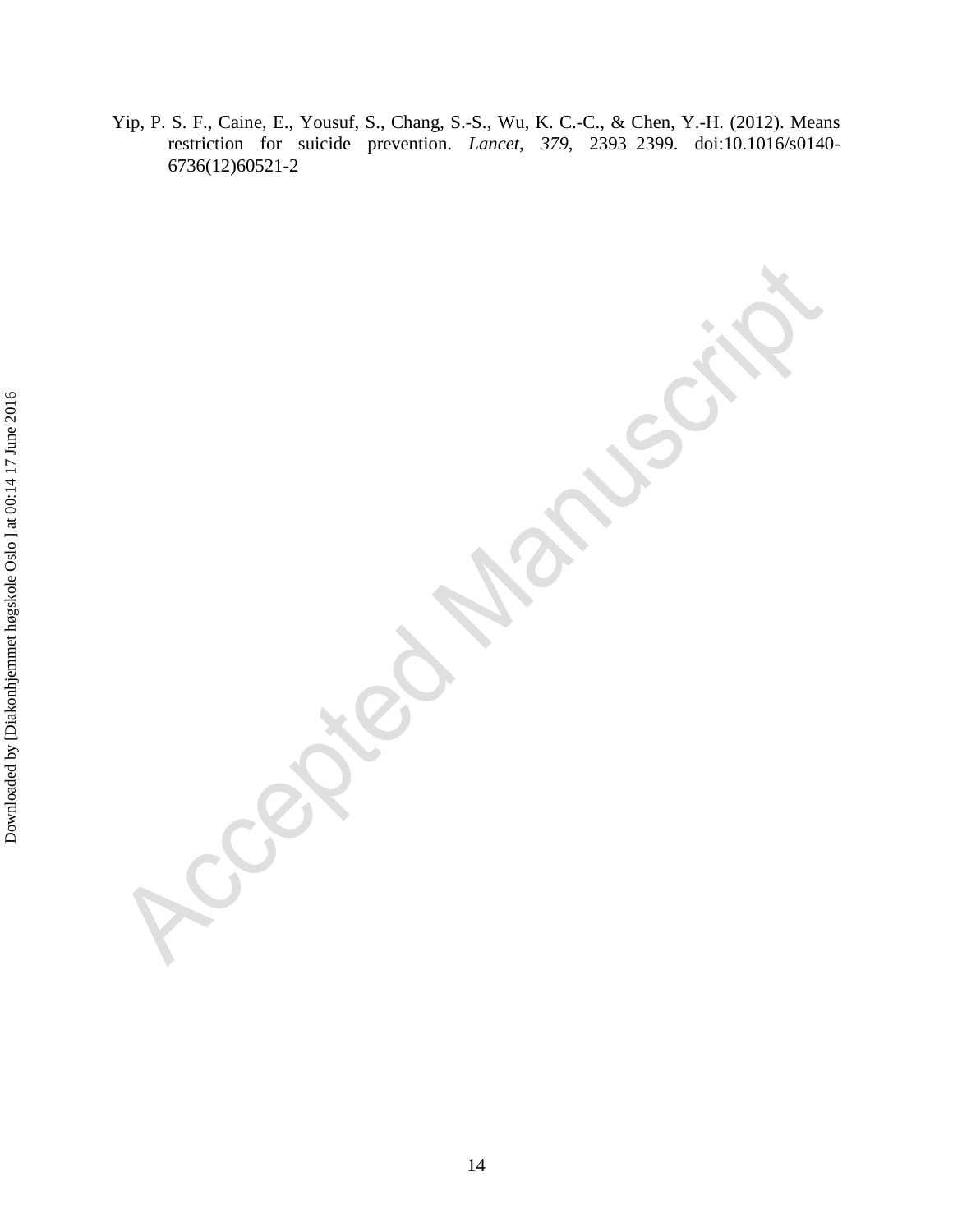**Table 1.** Distribution of suicides from the six bridges in Norway, which accounted for 46% of the registered suicides in the period 1999–2010.

| Br                  | Number                                                                                             | Se        | Number of suicides before higher | Number of suicides after higher |
|---------------------|----------------------------------------------------------------------------------------------------|-----------|----------------------------------|---------------------------------|
| id                  | $% \left( \left( \mathcal{A},\mathcal{A}\right) \right) =\left( \mathcal{A},\mathcal{A}\right)$ of | cur       | fences were installed (mean      | fences were installed (mean     |
| ge                  | suicides                                                                                           | ed        | number per year)                 | number per year)                |
| $\mathbf{A}$        | $\overline{4}$                                                                                     | No        |                                  |                                 |
| $\, {\bf B}$        | $\overline{7}$                                                                                     | No        |                                  |                                 |
| $\mathsf C$         | $\overline{5}$                                                                                     | No        |                                  |                                 |
| ${\bf D}$           | 6                                                                                                  | Ye        | 3(0,6)                           | 3(0,4)                          |
|                     |                                                                                                    | s 1       |                                  |                                 |
| ${\bf E}$           | $\overline{4}$                                                                                     | Ye        | 4(0,4)                           | 0(0)                            |
|                     |                                                                                                    | ${\bf S}$ |                                  |                                 |
| ${\bf F}$           | $\overline{7}$                                                                                     | Ye        | $\overline{7}(1)$                | 0(0)                            |
|                     |                                                                                                    | ${\bf S}$ |                                  |                                 |
| $\operatorname{To}$ | $\overline{33}$                                                                                    |           | 14(0,62)                         | 3(0,22)                         |
| tal                 |                                                                                                    |           |                                  |                                 |

 $\overline{a}$ 

<sup>&</sup>lt;sup>1</sup> Bridge D was partially secured during the observation period. All jumps were from an unsecured part of the bridge.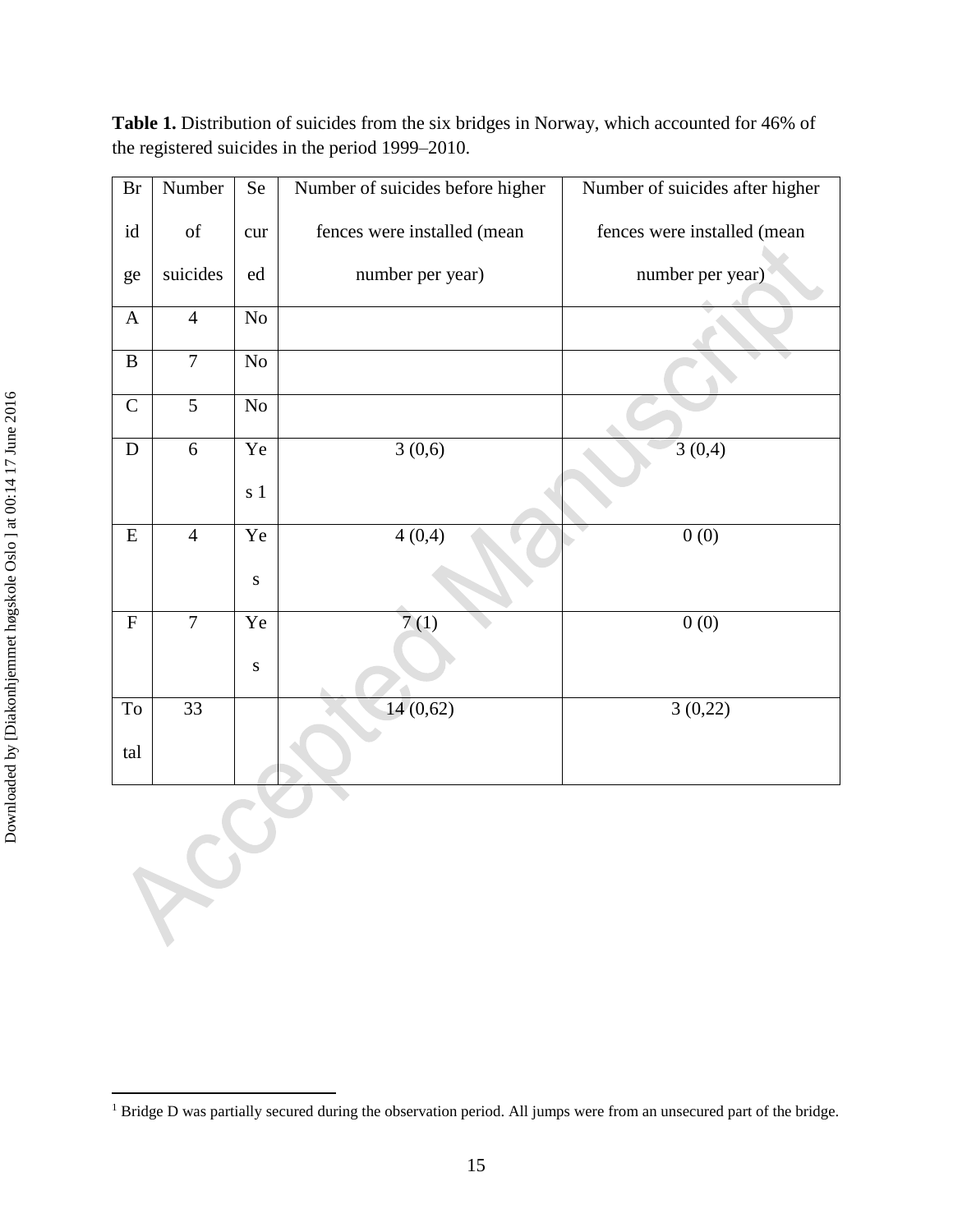

**Figure 1.** Yearly distribution of suicide by jumping off bridges in Norway, 1999–2010 (*n* = 71)

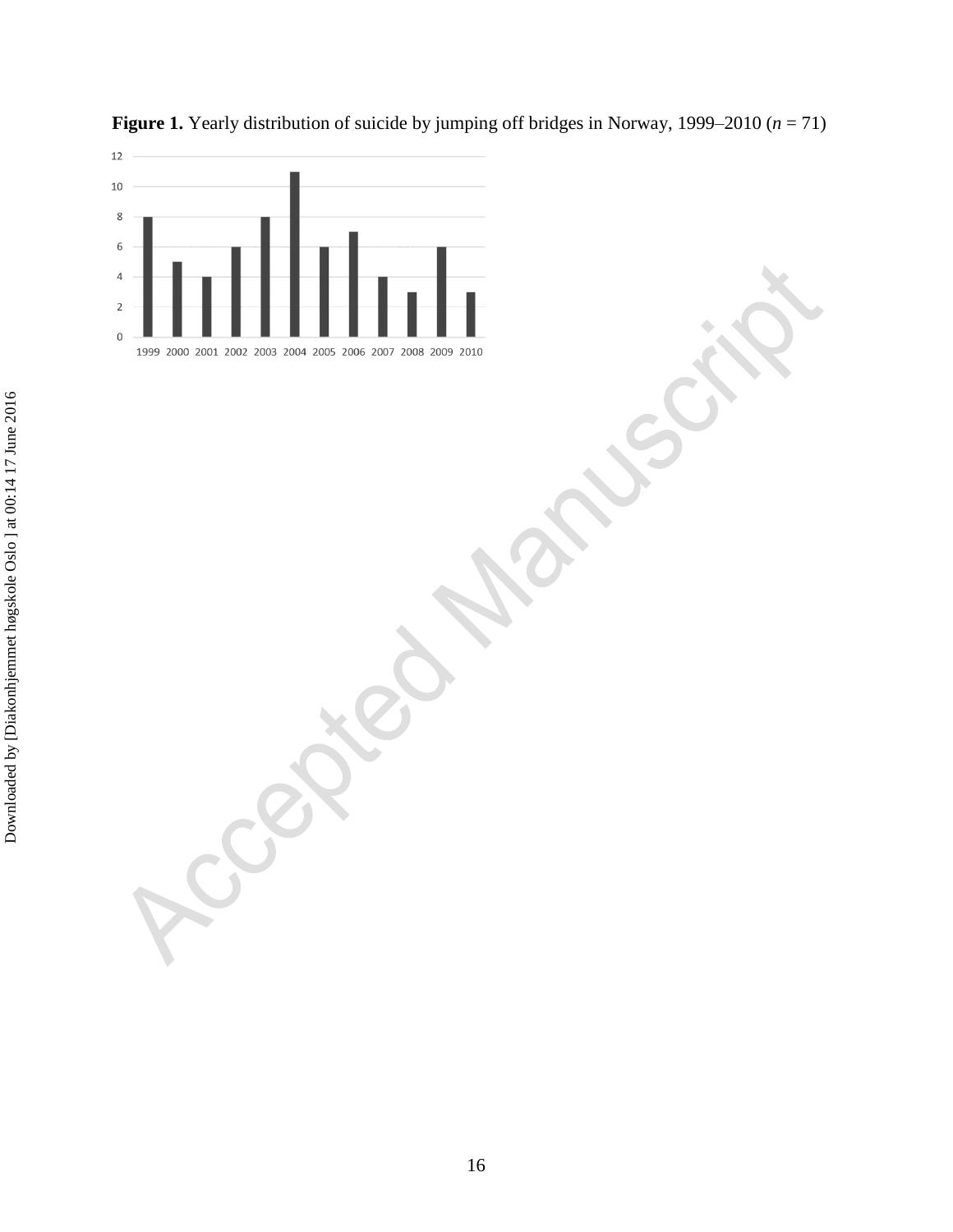

**Figure 2.** Distribution of suicide in Norway by age among women, comparing suicide by jumping off bridges  $(n = 19)$  and suicides by all other methods  $(n = 1776)$ , 1999–2010.